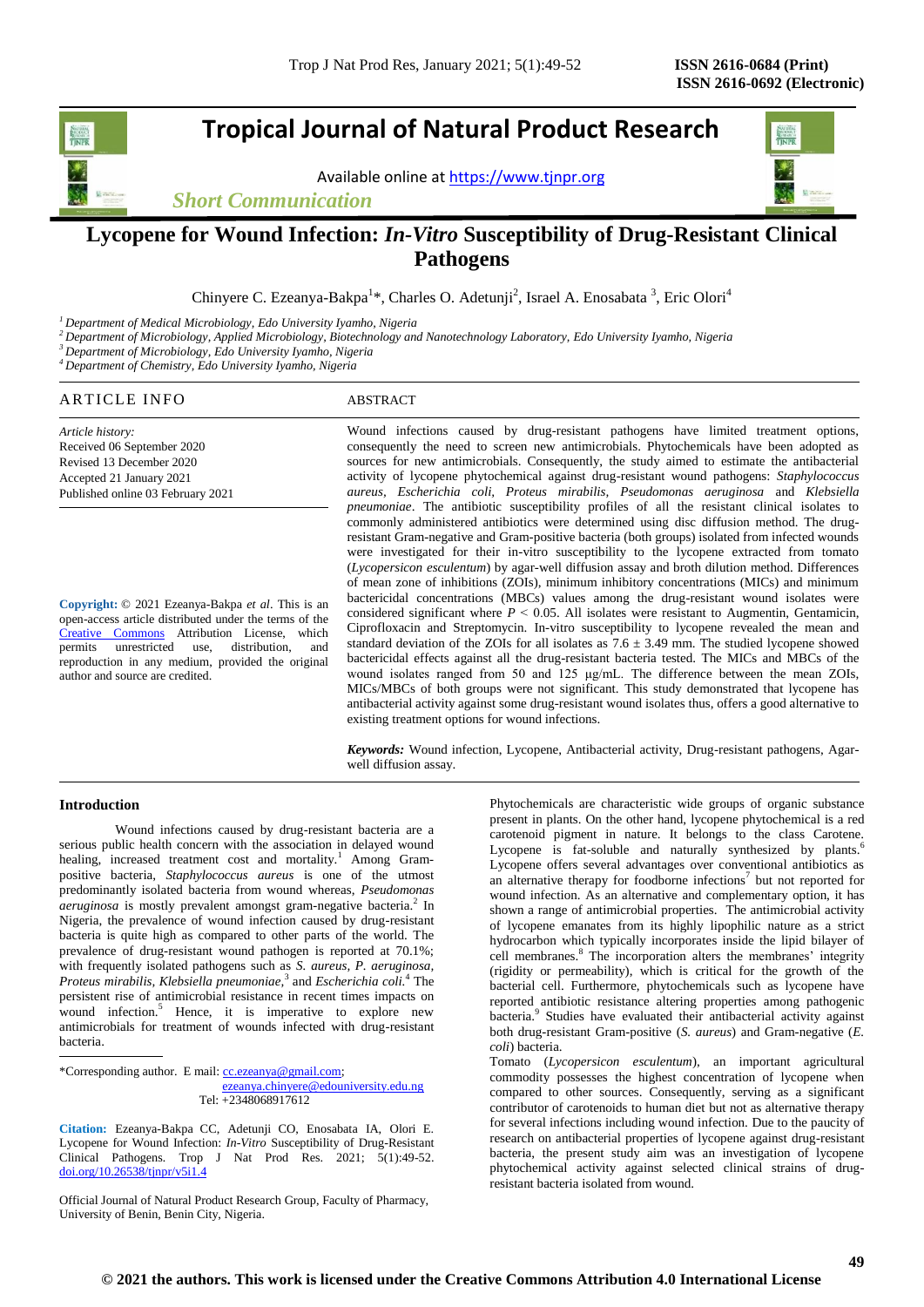## **Materials and Methods**

## *Bacterial isolates and antibiotic susceptibility testing*

The clinical bacteria isolated from wound (*E. coli*, *S. aureus*, *K. pneumoniae*, *P. mirabilis* and *P. aeruginosa*) were collected from the Microbiology Laboratory of Edo State Hospital, Benin City, Nigeria. The bacterial isolates were inoculated on fresh nutrient agar and incubated at 37℃ for 24 hours after which they were identified using morphological and biochemical tests. The disc diffusion method was used in this study for commercial antibiotics. The antibiotics used were: Augmentin (10 µg), Gentamicin (30 µg), Ciprofloxacin (30 µg), and Streptomycin (30 µg). The test inoculum was inoculated onto Mueller Hinton agar plates with sterile cotton swabs after preparation to 0.5 McFarland standards. Antibiotics were aseptically placed on the surface of the inoculated agar plates and incubated at 37°C for 18 hours. The Zones of inhibition were measured and recorded in millimeters, according to the Clinical and Laboratory Standard Institute (CLSI) guideline.

#### *Lycopene*

The tomato lycopene was extracted using acetone extraction method of Simran and Vrinda.<sup>11</sup> One hundred grams  $(100 g)$  of tomato powder were subjected to extraction with 1 L of acetone (1:10) by means of shaker for 30 minutes. The extraction was performed at room temperature with light protection by using a dark amber coloured flask covering the vessel with aluminum foil. The extract was filtered and supernatant solvent was formerly evaporated using a rotary evaporator. The concentrated lycopene was assayed for purity by UV-Vis spectroscopy at 472 nm (maximum of absorption for lycopene).<sup>12</sup> The concentrated lycopene was further subjected to sterility test by inoculation on blood and potato dextrose agar. The inoculated blood agar plate was incubated for 18 - 24 hours at 37℃ while the potato dextrose agar was incubated for 5 days at 25℃. The concentrated extract was stored at 4°C till further analysis.

#### *Antibacterial activity assay*

The lycopene extract was prepared into different concentrations: 25 µL, 50 µL, 75 µL and 100 µL and tested against each bacterial isolate. The zone of inhibition (ZOI) diameter in millimeter (mm) was measured for the different concentration. Inoculum was prepared by direct colony suspension of 24 hours broth culture of bacteria isolates diluted with a small volume of sterile distilled water in plain test tubes and emulsified with a vortex after which the mixture was centrifuged at 4000 rpm for 5 minutes and the suspension adjusted to a concentration of 10<sup>8</sup>CFU/ml to match the McFarland standard using a spectrophotometer at 600 nm.

The antibacterial activity of the lycopene was evaluated by means of agar-well diffusion assay with different concentration of the prepared extract dispensed on Muller-Hinton agar. Approximately 0.01 mL of the prepared inoculum was inoculated unto agar plate using spread plate method. Antimicrobial activity was estimated by measuring the diameter of the zone of inhibition (ZOI) round the wells and recorded in millimeter (mm). Determination of MIC (minimum inhibitory concentration) and MBC (minimum bactericidal concentration) of the extracted lycopene was done using agar broth dilution method with 100 µL of Mueller Hinton (Sigma-Aldrich) broth and serially diluted with 10  $\mu$ L of bacterial inoculums (10<sup>6</sup> CFU/mL). Lycopene was diluted in concentrations (10 µg/ml to 500 µg/ml) using Muller Hinton broth. All the tubes were incubated at  $37^{\circ}$ C for 24 hours. Tubes containing Mueller Hinton Broth and 100 μl of inoculum served as the negative control. The MICs of each extract were detected after 18 hours of incubation at 37°C. The MICs were determined at the concentration of lycopene which absolutely inhibited the bacterial growth. Whereas, MBC was calculated as the lowest concentration of lycopene (the broth dilution of MIC) which killed the bacterial culture within  $18 - 24$  hours. The assay was done independently in triplicates.

#### *Statistical analysis*

Statistical Package for Social Science (SPSS 21.0) was used for data analysis in this study. The mean values for the ZOIs and MICs of tested lycopene against drug-resistant clinical isolates of wound and the standard deviation values were calculated. Fisher exact test was used to determine differences of mean ZOI values among the drugresistant wound isolates. The result was considered significant where  $P < 0.05$ .

## **Results and** D**iscussion**

*Estimation of the effect of lycopene extract on drug-resistant clinical isolates*

In the present research, the activity of lycopene against drug-resistant bacterial strains of 5 species was tested at different concentration (25 µL, 50 µL, 75 µL and 100 µL). This phytochemical demonstrated activity against all 5 drug-resistant bacteria isolated from wound. The drug-resistant bacteria had resistance zone of inhibition (ZOI) for Augmentin ranged from  $\leq$  35 mm, for Streptomycin ranged from  $\leq$  19 mm, for Gentamicin ranged from  $\leq$  19 mm, for Ciprofloxacin ranged from  $\leq$  21mm. An evidently stronger antibacterial activity of lycopene against Gram-negative than Gram-positive bacteria was observed. The mean ZOIs for Gram-positive bacteria were between 0.0 and 5.3 mm, while for Gram-negative ranged from 0.0 to 17.2 mm. The difference between the mean ZOIs of both groups were not significant ( $p =$ 0.059). The highest lycopene concentration activity in the agar welldiffusion method against *S. aureus* (mean ZOI 5.3 mm) was 75 µl (Table 1). Simultaneously, lycopene activity was found to increase consecutively with each concentration against *P. aeruginosa* (mean ZOI 3.1 – 9.0 mm), *K. pneumoniae* (mean ZOI 0.0 – 7.2 mm), *E. coli* (mean ZOI 5.0 - 10.1 mm) and *P. mirabilis* (mean ZOI 0.0 - 17.2 mm).

In this paper, the activity of lycopene against 5 drug-resistant bacteria isolated from wound was presented. These bacteria were resistant to four commonly used antibiotics for the treatment of wound infection. To the best of our knowledge, this is the first work from Nigeria in which the effect of lycopene (extracted from tomato) on such drugresistant wound bacteria has been studied. Moreover, this is the first research on lycopene, in which the minimum inhibitory concentrations (MICs) and minimum bactericidal concentrations (MBCs) were tested against drug-resistant wound pathogens.

In our study, the zone of inhibition (ZOI) for the drug-resistant bacteria: *K. pneumoniae, E. coli, P. aeruginosa*, *P. mirabilis* were highest with 7.2, 10.1, 9.0 and 17.2 mm respectively at the concentration of 100 µl. Unlike, *S. aureus* which had the highest ZOI at 75 µL concentration. Contrary, Kavitha *et al*., 2017 <sup>13</sup> examined lycopene isolated from tomato at the concentration 25 to 100 µL tested against food pathogens with varied ZOIs. Thus, the used concentrations were similar to our study. Nevertheless, in our study the purity and concentration of the original lycopene extract were of the standard rule. Unfortunately, in the above-mentioned article, the methodology for extraction of the active compound was different from ours with the purity and concentration of the extract not tested. These authors tested the activity of methanol extract of lycopene against *E. coli*, *P. aeruginosa, K. pneumoniae* and *S. aureus*. The zones of growth inhibitions for the above bacteria were 4.0–19.0 mm in the concentration of 25 to 100 µl of the methanol extract (non-purified, non-concentrated lycopene extract), and the result did not indicate the test bacteria were drug- resistant. The ZOIs were slightly high. In our study, mean ZOIs amounted to 7.6 mm for all the drug-resistant bacteria using purified concentrated lycopene.

In 2014, the antibacterial activity of lycopene was reported by Natividad and Rafel<sup>14</sup> using disc diffusion method. The carotenoid was extracted from tomato (*Solanum Lycopersicum* L.) and tested against two human pathogens (*E. coli* and *S. aureus)*. The extract showed no ZOIs for *E. coli*; however presented an antibacterial activity against *S. aureus* with the highest ZOI against *S. aureus* (7.50 mm) resistant to Streptomycin (34.67 mm). Somewhat similar to our results, *S. aureus* had ZOI of 5.3 mm resistant to Streptomycin (18.00 mm). But differ in the case of *E. coli* which had highest ZOI of 10.1 mm resistant to Augmentin (8.00 mm), Streptomycin (0.0 mm), Gentamicin (10.00 mm) and Ciprofloxacin (6.00 mm). This difference could have been attributed to the difference in the methodology employed in antibacterial assay. Earlier in 2012, Unnisa *et al*., <sup>15</sup> reported the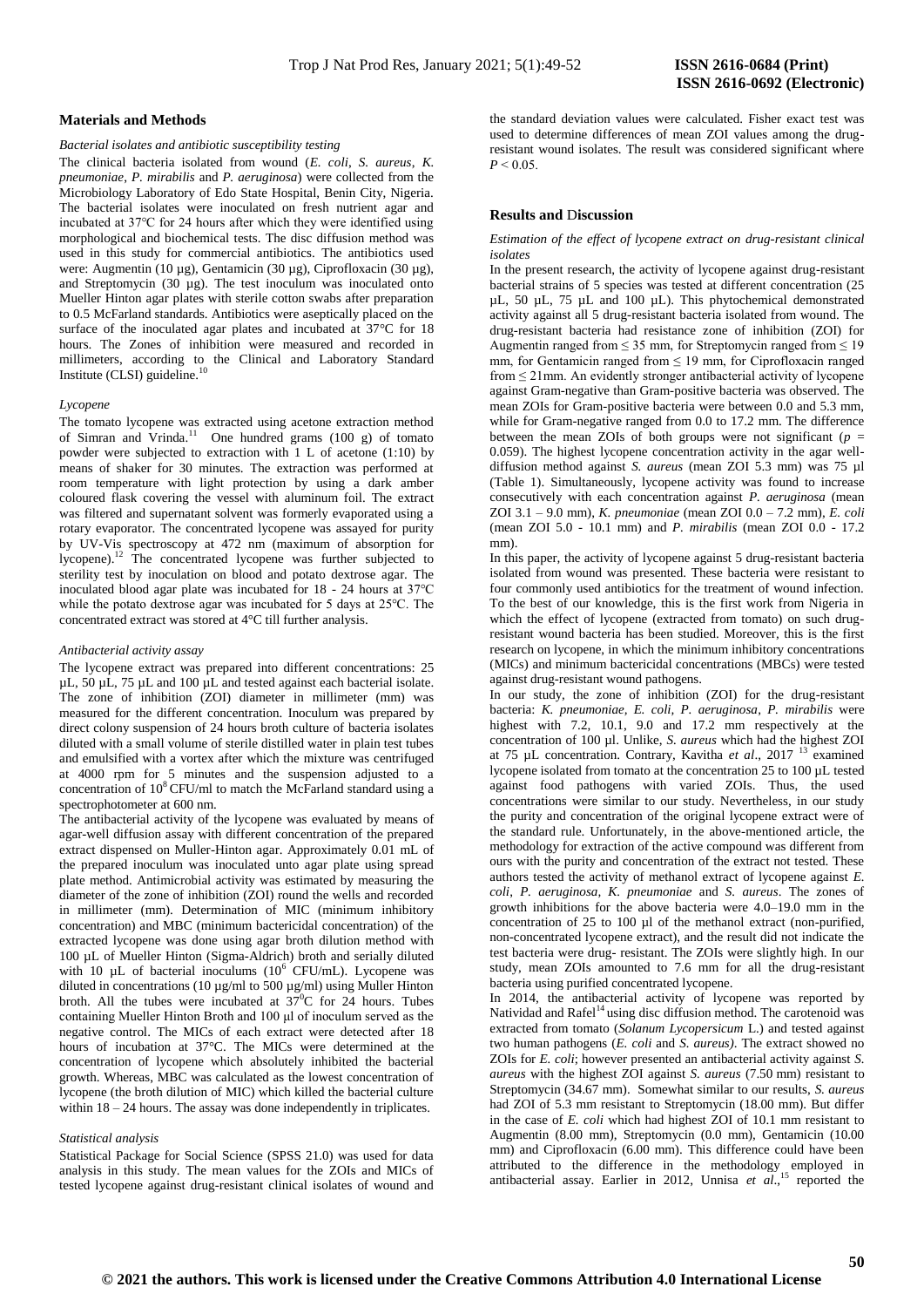antimicrobial activity of aqueous and ethanolic extract of tomato against wound isolates: *S. aureus, P. aeruginosa*, *E. coli* and *K. pneumoniae* with ZOI of 8.0-10.0 mm, 4.0 - 6.0 mm, 6.0 - 8.0 mm and  $4.0 - 5.0$  mm respectively. These isolates also showed resistance to Streptomycin  $\leq 22$  mm, Ciprofloxacin  $\leq 30$  mm, Gentamicin  $\leq 24$ mm. Due to the low antibacterial activity of both extracts of tomato, MIC was not conducted. Similar to our study, is the ZOI for *P. aeruginosa* and *E .coli*; still our MIC and MBC results further demonstrated the antibacterial activity of lycopene.

#### *Minimum inhibitory concentration and Minimum bactericidal concentration of the extracted lycopene*

Minimum inhibitory concentrations (MICs) and minimum bactericidal concentrations (MBCs) for Gram-positive bacteria was 75 µg/ml, while for Gram-negative, it varied between 50 to 125 µg/ml. The MICs/MBCs of both groups had no significant difference ( $p = 0.071$ ). The studied lycopene showed bactericidal effects on all the drugresistant wound bacteria tested. The obtained values of the MICs and MBCs are presented in Table 2. Additionally, the agar broth dilution assay was employed in our study to determine the MIC and MBC of lycopene with concentration ranging from 10 to 500 μg/mL. The results for the MIC and MBC ranged from 50 and 125 μg/mL. Azadeh *et. al*., 2016 <sup>16</sup> demonstrated the MIC and MBC of *Lycopene oleoresin* (tomato skin) against *P. aeruginosa* (ISIRI 275) and *E. coli* (PTCC 1533) of food pathogens using serial micro-dilution method. The MIC and MBC ranged from 156.25 ppm to 2500 ppm. The antimicrobial activity was demonstrated by hexane:ethanol:acetone method for lycopene extraction from tomato skin, and their results were not reported according to Clinical Laboratory Standard Institute guideline. Contrary, in our study, our MIC and MBC results were reported according to Clinical Laboratory Standard Institute guideline (µg/ml); besides the organisms in the above mentioned article were from different sources*.*

In the case of wound infection caused by Gram-positive bacteria, *S. aureus* as a normal flora of the skin have the highest recovery rate from wound.<sup>2</sup> The antimicrobial activity against both Gram-negative and Gram-positive bacteria observed in our study conquered the structural differences that exist in their cell wall. The possible mechanisms of antibacterial activity of phytochemicals includes: inhibition of cell wall formation, inhibition of nucleic acid synthesis and membrane disruption.<sup>17</sup>

|  |  |  |  |  |  | Table 1: Antibacterial activity of Lycopene against drug-resistant clinical pathogens |
|--|--|--|--|--|--|---------------------------------------------------------------------------------------|
|--|--|--|--|--|--|---------------------------------------------------------------------------------------|

| <b>Bacteria</b>        | Antibacterial activity of Lycopene in terms of Zone of inhibition (ZOI) in mm |              |              |                 |  |  |
|------------------------|-------------------------------------------------------------------------------|--------------|--------------|-----------------|--|--|
|                        | $25 \mu L$                                                                    | $50 \mu L$   | $75 \mu L$   | $100 \mu L$     |  |  |
| Staphylococcus aureus  | $0.0 + 0.0$                                                                   | $0.0 + 0.0$  | $5.3 + 1.1$  | $0.0 + 0.0$     |  |  |
| Escherichia coli       | $5.0 + 0.87$                                                                  | $6.1 + 1.68$ | $8.0 + 1.32$ | $10.1 \pm 0.87$ |  |  |
| Pseudomonas aeruginosa | $3.1 + 0.60$                                                                  | $6.1 + 3.79$ | $7.0 + 2.71$ | $9.0 + 2.48$    |  |  |
| Proteus mirabilis      | $0.0 + 0.0$                                                                   | $9.3 + 0.58$ | $0.0 + 0.0$  | $17.2 + 0.68$   |  |  |
| Klebsiella pneumoniae  | $0.0 + 0.0$                                                                   | $0.0 + 0.0$  | $0.0 + 0.0$  | $7.2 + 2.00$    |  |  |

Values are mean of three replicates ± standard deviation.

# **Table 2:** Minimum inhibitory concentration (MIC) of lycopene for drug-resistant clinical isolates

| <b>Bacteria</b>        | MIC<br>of<br>Lycopene<br>$(\mu g/mL)$ |
|------------------------|---------------------------------------|
| Staphylococcus aureus  | $75^{\mathrm{a}}$                     |
| Escherichia coli       | $50/65^{\rm a}$                       |
| Pseudomonas aeruginosa | $12.5^{\text{a}}$                     |
| Proteus mirabilis      | $85^{\circ}$                          |
| Klebsiella pneumoniae  | $95^{\mathrm{a}}$                     |

<sup>a</sup>MIC including the MBC

## **Conclusion**

This study showed the *in vitro* susceptibility of drug-resistant wound bacterial pathogens of clinical importance to lycopene. There were no significant differences in the susceptibility levels between drugresistant Gram positive and Gram negative bacterial wound isolates to lycopene. Consequently, our result suggest that lycopene is a potential antibacterial agent against drug-resistant wound pathogens: *Staphylococcus aureus*, *Escherichia coli*, *Klebsiella pneumoniae*, *Proteus mirabilis* and *Pseudomonas aeruginosa*.

## **Conflict of interest**

The authors declare no conflict of interest.

#### **Authors' Declaration**

The authors hereby declare that the work presented in this article is original and that any liability for claims relating to the content of this article will be borne by them.

### **Acknowledgement**

The authors wish to acknowledge the involvement of all the Laboratory scientists of the Department of Chemistry and Department of Microbiology, Edo University Iyamho, Edo State, Nigeria.

# **References**

- 1. Kassam NA, Damian DJ, Kajeguka D, Nyombi, B, Kibik GS. Spectrum and antibiogram of bacteria isolated from patients presenting with infected wounds in a Tertiary Hospital, northern Tanzania. BMC Res Notes. 2017; 10:757.
- 2. Silva V, Marcoleta A, Silva V, Flores D, Aparicio T, Aburto I, Latrach C, Febré N. Prevalence and susceptibility pattern of bacteria isolated from infected chronic wounds in adult patients. Revista Chilena de Infectologia. 2018; 35(2):155-162.
- 3. Adeyemi K, Pelumi O, Abiodun O, Oyeronke A, Abdul-Wasiu H, Atilola G. High prevalence of multiple drug-resistant enteric bacteria: Evidence from a teaching hospital in South west Nigeria. J Infect Pub Health. 2020; 13(4):651-656.
- 4. Akujobi CN, Ezeanya CC, Aghanya NI**.** Detection of Cefotaximase Genes of Beta Lactamase among Clinical Isolates of *Escherichia coli* in a University Teaching Hospital, Nigeria. J Med Sci. 2012; 12:244-247.
- 5. Sisay M, Worku T, Edessa D. Microbial epidemiology and antimicrobial resistance patterns of wound infection in Ethiopia: